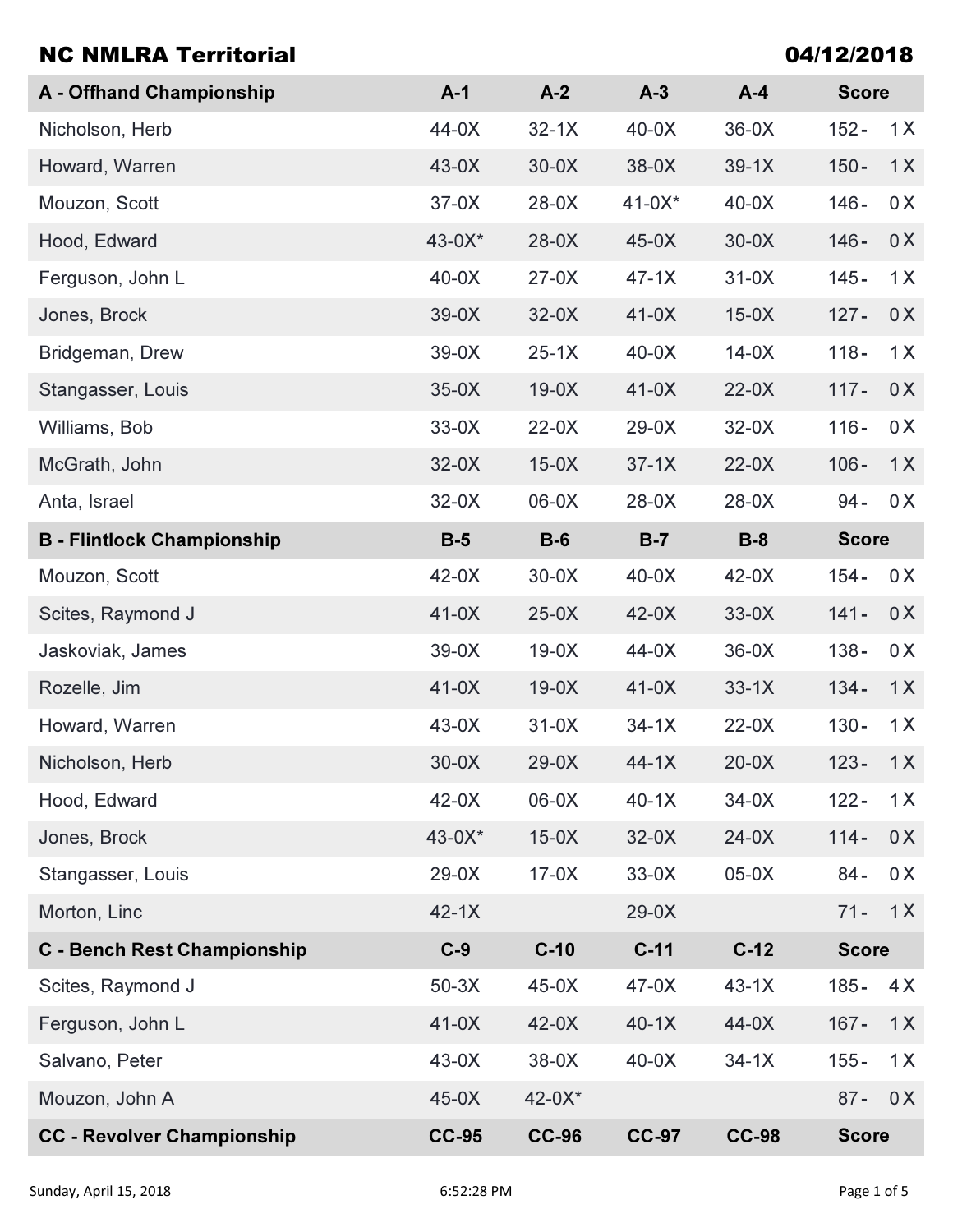| <b>CC - Revolver Championship</b>    | <b>CC-95</b> | <b>CC-96</b> | <b>CC-97</b> | <b>CC-98</b> | <b>Score</b> |     |
|--------------------------------------|--------------|--------------|--------------|--------------|--------------|-----|
| Bauer, John                          | $94-1X$      | $93-1X$      | $95-3X$      | 86-0X        | $368 -$      | 5X  |
| Jaskoviak, James                     | 86-2X        | 89-1X        | 75-0X        | 85-0X        | $335 -$      | 3X  |
| Wilkins, Tom                         | $86-1X$      | 80-0X        | $43-0X$      | 70-0X        | $279 -$      | 1X  |
| Stangasser, Louis                    | 77-0X        | 67-0X        | 58-0X        | $71-0X$      | $273 -$      | 0X  |
| Buchanan, Buck                       | $87-1X$      | 83-0X        |              | $70-0X$      | $240 -$      | 1X  |
| Forte, Anthony K                     | $44-0X$      | $57-0X$      | $39-1X$      | $29-0X$      | $169 -$      | 1X  |
| <b>D - Musket Championship</b>       | $D-13$       | $D-14$       | $D-15$       |              | <b>Score</b> |     |
| Howard, Warren                       | 75-0X        | 74-0X        | 81-0X        |              | $230 -$      | 0 X |
| Jaskoviak, James                     | 89-1X        | 68-0X        | 69-0X        |              | $226 -$      | 1X  |
| Mouzon, John A                       | 78-0X        | 66-0X        | 66-0X        |              | $210 -$      | 0 X |
| Nicholson, Herb                      | $55-3X$      | 58-0X        | 86-0X        |              | $199 -$      | 3X  |
| Salvano, Peter                       | 82-0X        | $54-0X$      | 63-0X        |              | $199 -$      | 0 X |
| Hood, Edward                         | 67-0X        | $46-0X$      | 79-2X        |              | $192 -$      | 2X  |
| Stangasser, Louis                    | 62-0X        | 48-0X        | $79-1X$      |              | $189 -$      | 1X  |
| Williams, Dorcas                     | 70-0X        | $41-0X$      | $57-0X$      |              | $168 -$      | 0X  |
| <b>E</b> - One Gun Championship      | $E-16$       | $E-17$       | $E-18$       | $E-19$       | <b>Score</b> |     |
| Mouzon, John A                       | $45-0X$      | $41-0X$      | $39-0X$      | $38-0X$      | $163 -$      | 0 X |
| Ingram, Rodney                       | $41-1X$      | 44-0X        | $31-0X$      | $39-0X$      | $155 -$      | 1X  |
| Jones, Brock                         | $44-1X$      | $39-0X$      | $28-0X$      | 38-0X        | $149 -$      | 1X  |
| Ferguson, John L                     | $38-0X$      | $43-0X$      | $17-0X$      | $44-0X$      | $142 -$      | 0 X |
| Nicholson, Herb                      | $39-0X$      | $25-0X$      | $33-0X$      | $40-0X$      | $137 -$      | 0 X |
| Stangasser, Louis                    | $40-0X$      | $36-0X$      | $31-0X*$     | $28-0X$      | $135 -$      | 0X  |
| Hood, Edward                         | $36-1X$      | $29-0X$      | $17-0X$      | $27-0X$      | $109 -$      | 1X  |
| McGrath, John                        | $33-0X$      | $34-0X$      | $23-0X$      | $18-0X$      | $108 -$      | 0X  |
| Futral, James                        |              |              |              |              |              |     |
|                                      | $29-0X$      | $28-0X$      | $18-0X$      | $19-0X$      | $94 -$       | 0X  |
| <b>F</b> - Cross Sticks Championship | $F-20$       | $F-21$       | $F-22$       | $F-23$       | <b>Score</b> |     |
| Stangasser, Louis                    | $45-1X$      | $28-1X$      | $31-0X$      | $38-1X$      | $142 -$      | 3X  |
| Bridgeman, Drew                      | $28-0X$      | $46-1X$      | $16-0X$      | $25-0X$      | $115 -$      | 1X  |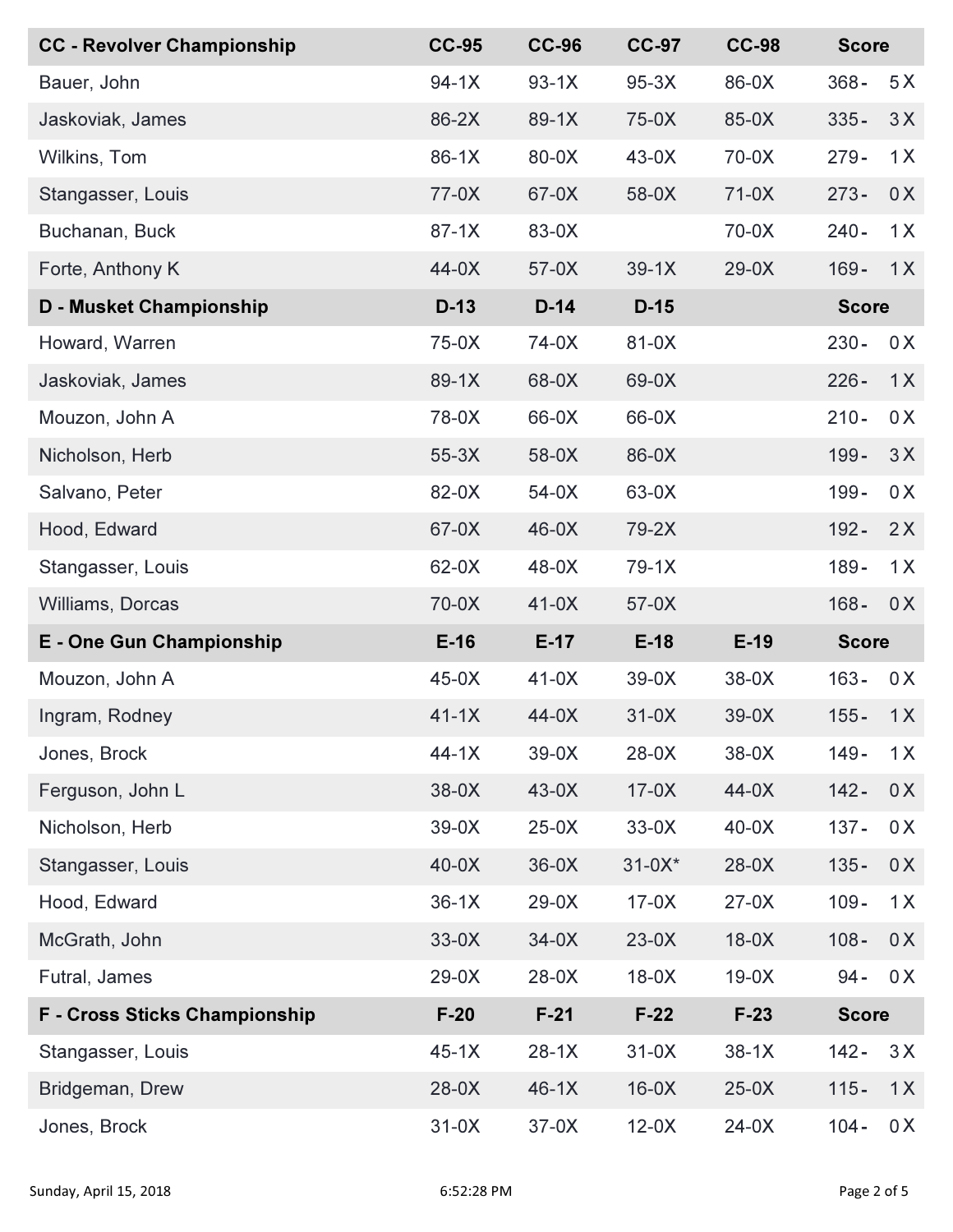| <b>F</b> - Cross Sticks Championship | $F-20$  | $F-21$  | $F-22$  | $F-23$   | <b>Score</b> |              |  |
|--------------------------------------|---------|---------|---------|----------|--------------|--------------|--|
| McGrath, John                        | $16-0X$ | $18-0X$ | $10-0X$ | $24-0X*$ | $68 -$       | 0X           |  |
| <b>G</b> - Ladies Championship       | $G-24$  | $G-25$  | $G-26$  | $G-27$   |              | <b>Score</b> |  |
| Futral, Debbie                       | $35-0X$ | $42-0X$ | $20-0X$ | $17-0X$  | $114 -$      | 0X           |  |
| Weaver, Marie                        | $31-0X$ | $31-0X$ | $26-0X$ | $07-0X$  | $95 -$       | 0X           |  |
| Williams, Dorcas                     | $27-0X$ | $26-0X$ | $19-0X$ | $21-0X$  | $93 -$       | 0X           |  |
| <b>K</b> - Pistol Championship       | $K-36$  | $K-37$  | K-38    |          | <b>Score</b> |              |  |
| Bauer, John                          | $96-1X$ | $97-0X$ | 86-0X   |          | $279 -$      | 1X           |  |
| Mouzon, Scott                        | 96-4X   | 98-3X   | 66-1X   |          | $260 -$      | 8X           |  |
| Mouzon, John A                       | $90-0X$ | $90-0X$ | 74-0X   |          | $254 -$      | 0 X          |  |
| Jaskoviak, James                     | $91-2X$ | 87-0X   | 69-1X   |          | $247 -$      | 3X           |  |
| Rozelle, Jim                         | 81-0X   | 86-0X   | $72-1X$ |          | $239 -$      | 1X           |  |
| Forte, Anthony K                     | 80-0X   | 82-0X   | $52-0X$ |          | $214 -$      | 0X           |  |
| Stangasser, Louis                    | 76-0X   | 69-0X   | $52-0X$ |          | $197 -$      | 0X           |  |
| Schell, Ted                          | $83-1X$ | 69-1X   | $32-0X$ |          | $184 -$      | 2X           |  |
| Buchanan, Buck                       | $76-1X$ | $59-2X$ |         |          | $135 -$      | 3X           |  |
|                                      |         |         | $L-42$  | $L-43$   | <b>Score</b> |              |  |
| L - Primitive Aggregate              | $L-39$  | $L-40$  |         |          |              |              |  |
| Jones, Brock                         | $21-0X$ |         | 65-0X   | $23-0X$  | $109 -$      | 0X           |  |
| Stangasser, Louis                    | $23-0X$ | $10-0X$ | $12-0X$ | $23-0X$  | $68 -$       | 0X           |  |
| Willard, Michael                     | $07-0X$ | $00-0X$ | $30-0X$ | 06-0X    | $43 -$       | 0 X          |  |
| Futral, James                        | $12-0X$ |         |         | $18-0X$  | $30 -$       | 0X           |  |
| <b>M - SubJunior Championship</b>    | $M-44$  | $M-45$  |         |          | <b>Score</b> |              |  |
| Valeriano, Michael                   | $49-2X$ | $46-0X$ |         |          | $95 -$       | 2X           |  |
| Harmon, Emily                        | $38-0X$ | $41-0X$ |         |          | $79 -$       | 0X           |  |
| N - Hunters Aggregate                | $N-46$  | $N-47$  | $N-48$  | $N-49$   | <b>Score</b> |              |  |
| Mouzon, Scott                        | $47-0X$ | $39-0X$ | $32-0X$ | $19-0X$  | $137 -$      | 0X           |  |
| Hood, Edward                         | $45-1X$ | $35-0X$ | $25-1X$ | $21-0X$  | $126 -$      | 2X           |  |
| Rozelle, Jim                         | $35-1X$ | $25-0X$ | $44-1X$ | $14-0X$  | $118 -$      | 2X           |  |
| Mouzon, John A                       | $36-0X$ | $27-0X$ | $43-1X$ | $07-0X$  | $113 -$      | 1X           |  |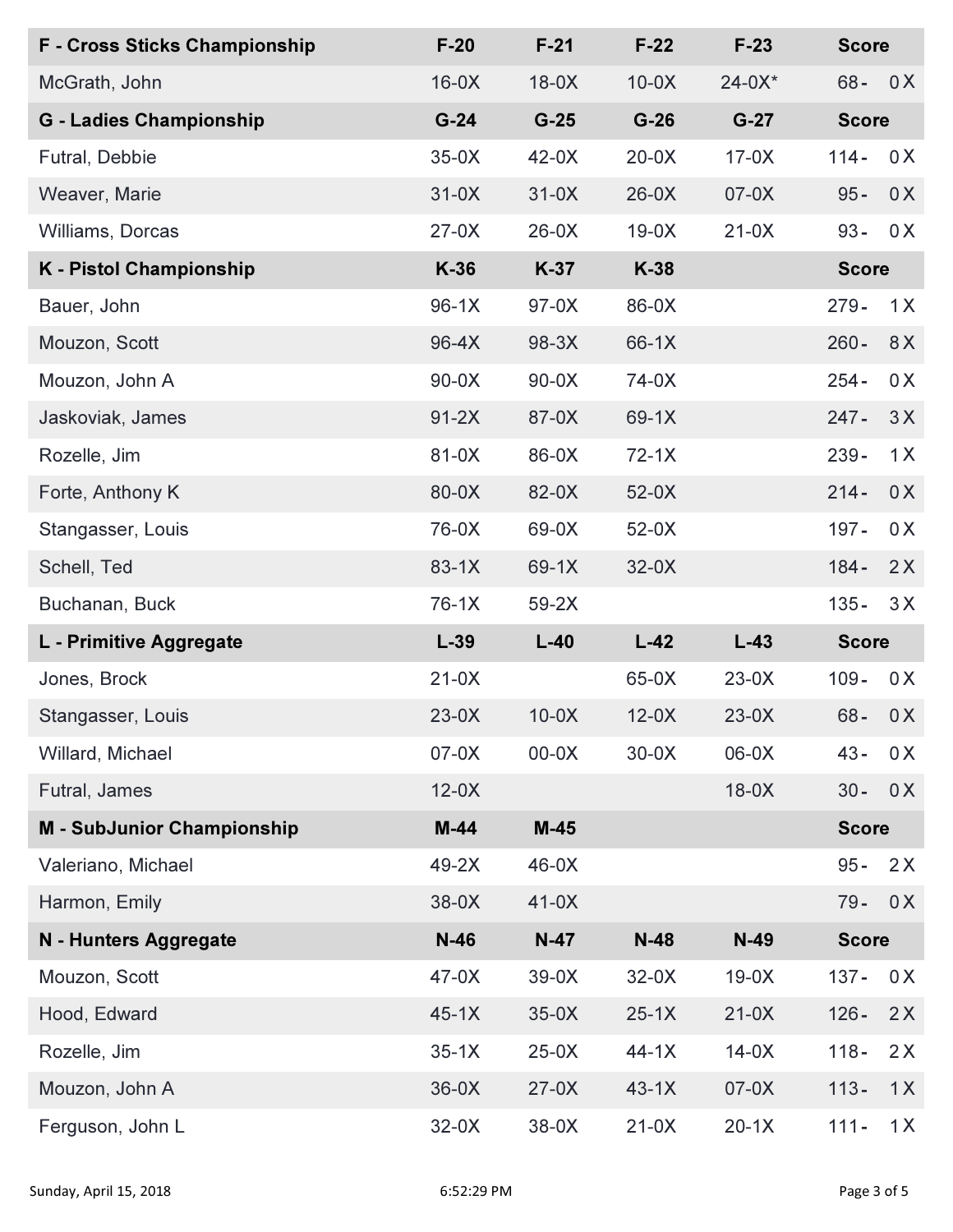| N - Hunters Aggregate             | $N-46$  | $N-47$    | $N-48$    | $N-49$   | <b>Score</b> |     |
|-----------------------------------|---------|-----------|-----------|----------|--------------|-----|
| Nicholson, Herb                   | $40-0X$ | $34-0X$   | $24-0X$   | $11-0X$  | $109 -$      | 0X  |
| Futral, James                     | $32-0X$ | $26-0X$   | $23-1X$   | $27-0X$  | $108 -$      | 1X  |
| Jones, Brock                      | $35-1X$ | $22-0X$   | $38-0X$   | $11-0X$  | $106 -$      | 1X  |
| Howard, Warren                    | $41-0X$ | $25-0X$   | $05-0X$   | $22-0X$  | $93 -$       | 0X  |
| Stangasser, Louis                 | $28-0X$ | $23-0X$   | $23-0X$   | $13-0X$  | $87 -$       | 0X  |
| McGrath, John                     | $28-0X$ | $18-0X$   | $29-1X$   | $07-0X$  | $82 -$       | 1X  |
| Willard, Michael                  | $32-0X$ | $12-0X$   | $15-1X$   | $00-0X$  | $59 -$       | 1X  |
| <b>O</b> - Sighted Smoothbore     | $O-50$  | $O-51$    | $O-52$    | $O-53$   | <b>Score</b> |     |
| Jones, Brock                      | $41-0X$ | $42-0X$   | $31-0X$   | $31-0X$  | $145 -$      | 0 X |
| Mouzon, John A                    | $27-0X$ | $48-1X$   | $32-0X$   | $35-0X$  | $142 -$      | 1X  |
| Jaskoviak, James                  | $29-0X$ | $46-1X$   | $27-0X$   | $23-0X$  | $125 -$      | 1X  |
| Wilkins, Tom                      | $34-0X$ | $37-0X$   | $11-0X$   | $22-0X$  | $104 -$      | 0X  |
| Bridgeman, Drew                   | $19-0X$ | $30-0X$   | $23-1X$   | $00-0X$  | $72 -$       | 1X  |
| <b>P</b> - Unlimited Long Hunters | $P-54$  | $P-55$    | $P-56$    | $P-57$   | <b>Score</b> |     |
| Mouzon, Scott                     | $39-0X$ | $27-0X$   | $29-1X$   | $26-0X$  | $121 -$      | 1X  |
| Nicholson, Herb                   | $33-0X$ | $22-0X$   | $25-0X$   | $27-0X$  | $107 -$      | 0X  |
| Stangasser, Louis                 | $29-0X$ | $22-0X^*$ | $33-1X$   | $20-0X$  | $104 -$      | 1X  |
| Ferguson, John L                  | $34-1X$ | 09-0X     | $35-0X$   | $25-0X$  | $103 -$      | 1X  |
| Howard, Warren                    | $29-1X$ | $21-0X$   | $35-0X^*$ | $15-0X$  | $100 -$      | 1X  |
| Bridgeman, Drew                   | $42-1X$ | $17-0X$   | $22 - 1X$ | $12-0X$  | $93 -$       | 2X  |
| Jones, Brock                      | $17-0X$ | $20-0X$   | $32-0X$   | $17-0X$  | $86 -$       | 0 X |
| Coddington, Daniel                | $15-1X$ | $25-0X$   | $28-0X$   | $17-0X$  | $85 -$       | 1X  |
| Scites, Raymond J                 | $17-0X$ | $21-0X$   | $18-0X$   | $26-0X*$ | $82 -$       | 0 X |
| McGrath, John                     | $17-1X$ | $05-0X$   | $22-0X$   | $34-0X$  | $78 -$       | 1X  |
| Williams, Bob                     | $05-0X$ | $17-0X$   | $22-0X$   | $15-0X$  | $59 -$       | 0 X |
| Hood, Edward                      |         | $17-0X$   | $19-0X$   |          | $36 -$       | 0X  |
| Q - Ladies Offhand Championship   | $Q-58$  | $Q-59$    | $Q-60$    | $Q-61$   | <b>Score</b> |     |
| Lamberton, Dana                   | $42-0X$ | $46-0X$   | 44-0X     | $17-0X$  | $149 -$      | 0 X |
| Futral, Debbie                    | 44-0X   | $32-0X$   | $35-0X$   | $19-0X$  | $130 -$      | 0 X |